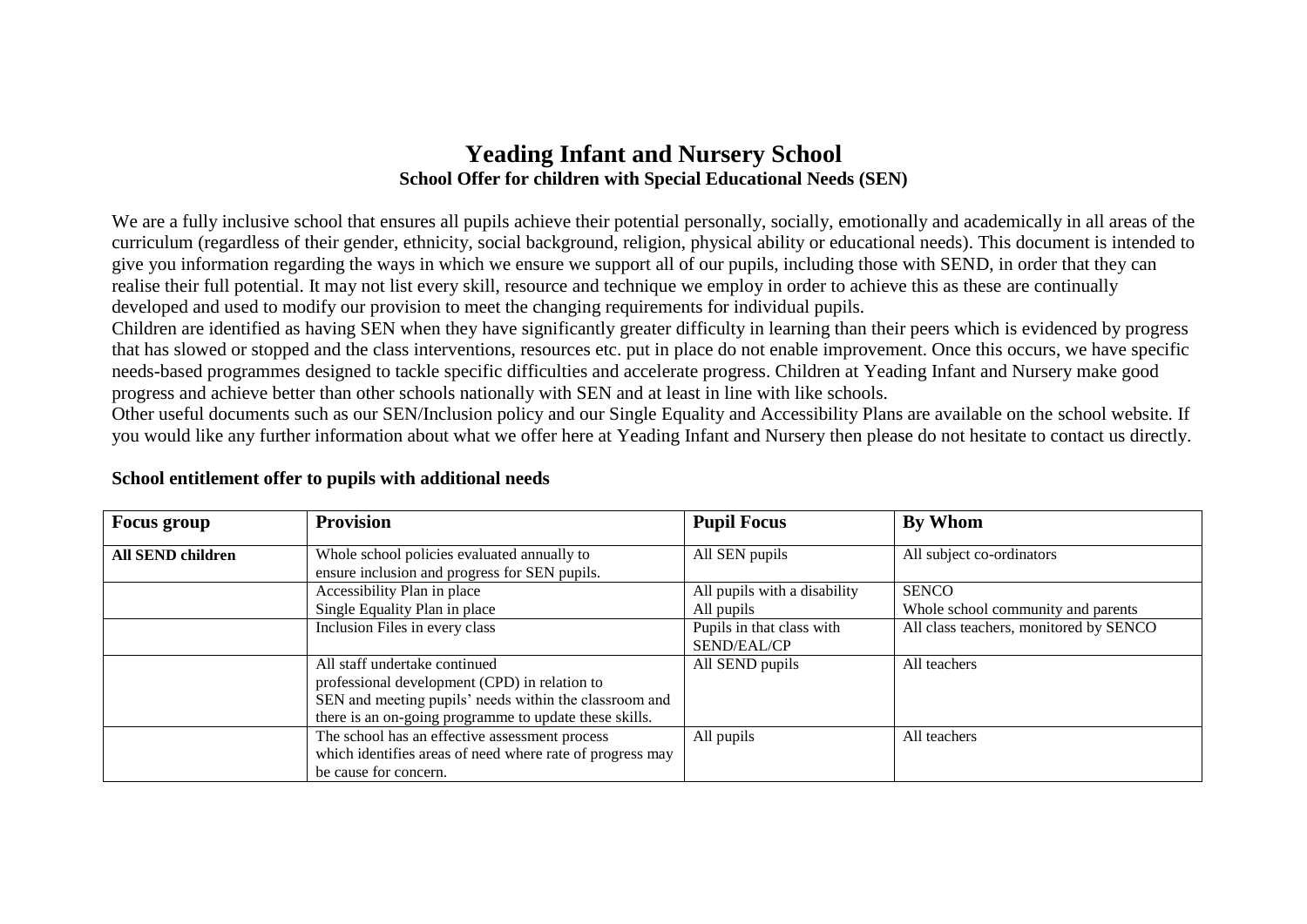|                                                 | Pupil identified on SEN list and progress monitored                                                                                                                                                                                                                | All SEN pupils                                                                                                                                 | Class Teacher and SENCO                                               |
|-------------------------------------------------|--------------------------------------------------------------------------------------------------------------------------------------------------------------------------------------------------------------------------------------------------------------------|------------------------------------------------------------------------------------------------------------------------------------------------|-----------------------------------------------------------------------|
|                                                 | Focused SMART targets using cycle of Assess, Plan, Do<br>and Review.<br>IEPs as appropriate. Pupils, parents and staff are all<br>involved in the formulation, review and<br>implementation of these. These are<br>shared with all adults who work with the child. | All pupils<br>SA+ and Statemented pupils                                                                                                       | Class Teacher, SENCO                                                  |
|                                                 | Individual/small group targeted intervention programmes<br>are delivered to pupils to improve skills in a variety of<br>areas. These are recorded on provision maps.                                                                                               | Pupils identified as needing<br>intervention through tracking                                                                                  | Reading Recovery teacher, TAs supported by<br>Class Teacher and SENCO |
|                                                 | Differentiated planning, teaching and opportunities for<br>learning in all subjects                                                                                                                                                                                | All SEN pupils                                                                                                                                 | Class teacher, Subject Co-ordinators                                  |
|                                                 | Visual timetables displayed in classrooms                                                                                                                                                                                                                          | All SEN pupils                                                                                                                                 | <b>Class Teacher</b>                                                  |
|                                                 | TA support in all Reception/Y1/Y2 classes to ensure<br>pupil progress and independence.                                                                                                                                                                            | All SEN pupils as appropriate                                                                                                                  | TA monitored by Class Teacher                                         |
|                                                 | Parent meetings. Communication with parents is of<br>paramount importance and is judged to be highly<br>effective.                                                                                                                                                 | All SEN pupils                                                                                                                                 | Class Teacher with SENCO and external<br>agencies where appropriate   |
|                                                 | SENCO is very experienced and provides advice and<br>guidance to staff.                                                                                                                                                                                            | All SEN pupils                                                                                                                                 |                                                                       |
|                                                 | Teaching resources are routinely evaluated to<br>ensure they are accessible to all pupils. $\Box$ ICT is used to<br>reduce barriers to learning where possible.                                                                                                    | All SEN pupils                                                                                                                                 | SENCO, Curriculum Co-ordinators.                                      |
|                                                 | Support and advice is sought and implemented<br>from external agencies to ensure any barriers to<br>success are fully identified and responded to. Specialist<br>assessment and use of Early Help form where appropriate                                           | Identified children and<br>children who may need<br>involvement from more than<br>one agency and whose needs<br>have not been fully identified | <b>SENCO</b>                                                          |
| <b>Communication and</b><br><b>Interaction:</b> | Inclusive learning environment.                                                                                                                                                                                                                                    | All SEN pupils                                                                                                                                 | Class teachers and SENCO                                              |
| Autistic Spectrum<br>Disorders                  | Speech and Language Therapy and SALT Support<br>Groups                                                                                                                                                                                                             | Pupils identified as needing<br>intervention through external                                                                                  | TAs supported by Class Teacher, SENCO and<br><b>SALT</b>              |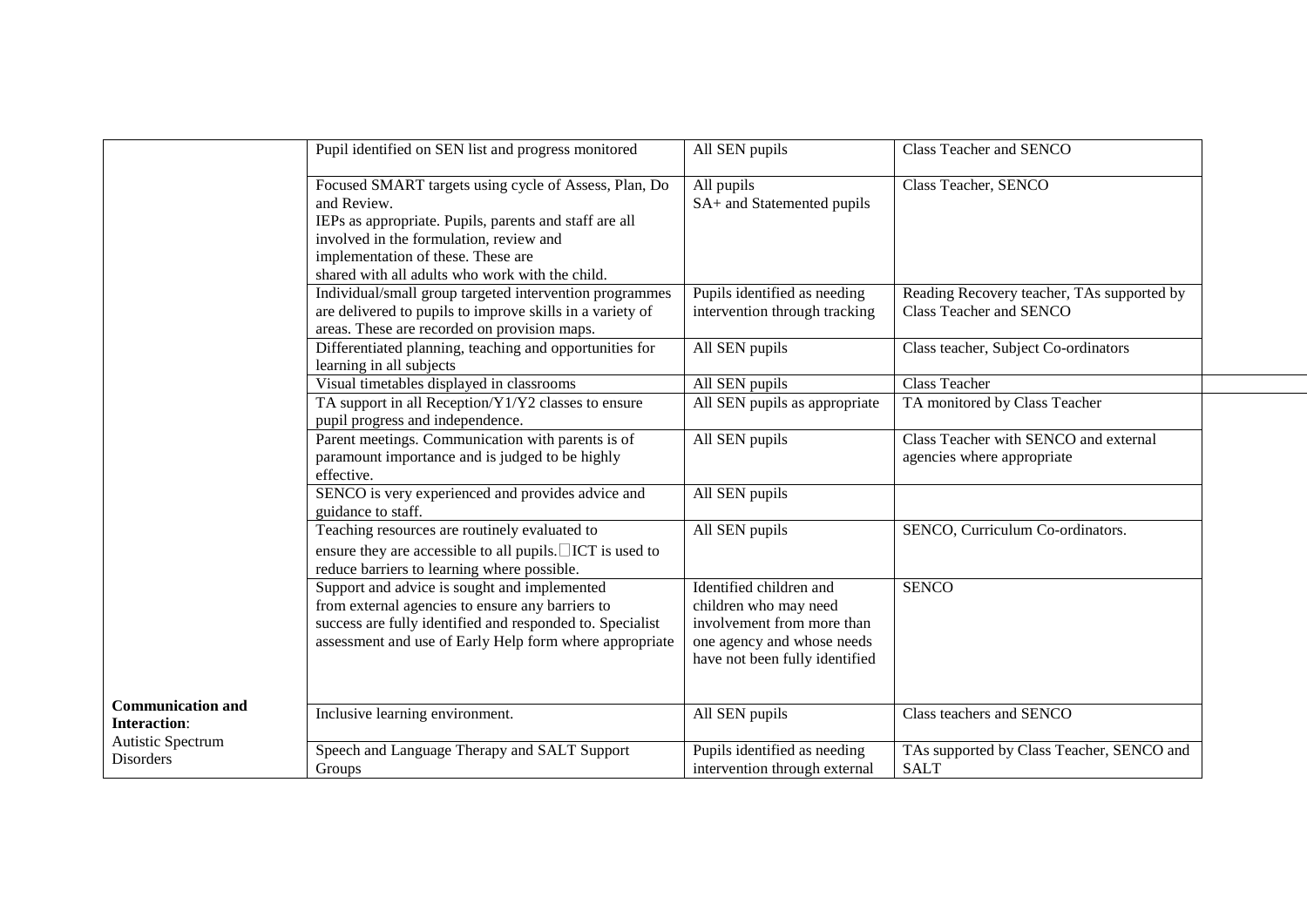| Speech, Language and          |                                                  | agency referral.                                     |                                           |
|-------------------------------|--------------------------------------------------|------------------------------------------------------|-------------------------------------------|
| <b>Communication Needs</b>    | Language groups                                  | Pupils identified as needing                         | TAs supported by Class Teacher, SENCO     |
|                               |                                                  | intervention through Language                        | and SALT.                                 |
|                               |                                                  | Link testing and/or Speaking                         |                                           |
|                               |                                                  | and Listening tracking                               |                                           |
|                               | PECs used to support communication.              | SEN children with significant                        | TAs supported by SENCO and SALT.          |
|                               |                                                  | communication difficulties on                        |                                           |
|                               |                                                  | advice of external agency.                           |                                           |
|                               | <b>Talking Partners</b>                          | Children identified as having                        | TAs supported by Class Teacher and SENCO. |
|                               |                                                  | specific difficulty with                             |                                           |
|                               |                                                  | expressive language skills.                          |                                           |
|                               | Articulation group                               | Children with articulation                           | TA supported by SENCO and Class Teachers. |
|                               |                                                  | difficulties identified either by                    |                                           |
|                               |                                                  | SALT or through Speech Link                          |                                           |
|                               |                                                  | program                                              |                                           |
|                               | Outreach support via Hedgewood/Grangewood School | SEN pupils with very                                 | ASTs from Special School.                 |
|                               |                                                  | significant difficulties                             |                                           |
|                               |                                                  | accessing the curriculum<br>SEN children who find it |                                           |
|                               | Individual workstations used as needed           |                                                      | Class teacher supported by SENCO.         |
|                               |                                                  | particularly difficult to filter                     |                                           |
|                               |                                                  | out potential distractions.                          |                                           |
|                               |                                                  |                                                      |                                           |
|                               | Personalised social stories.                     | ASD pupils                                           | TAs supported by SENCO.                   |
|                               |                                                  |                                                      |                                           |
| <b>Cognition and Learning</b> | Inclusive learning environment                   | All SEN pupils                                       | Class teachers and SENCO.                 |
|                               |                                                  |                                                      |                                           |
|                               | Reading Recovery                                 | Lowest achieving children                            | Specialist teacher.                       |
|                               |                                                  | presenting with significant                          |                                           |
|                               |                                                  | Literacy difficulties identified                     |                                           |
|                               |                                                  | through tracking and specialist                      |                                           |
|                               |                                                  | assessment.                                          |                                           |
|                               | Wave 3 Literacy                                  | Children presenting with                             | TAs supported by Class Teacher and SENCO. |
|                               |                                                  | significant Literacy difficulties                    |                                           |
|                               |                                                  | identified through tracking.                         |                                           |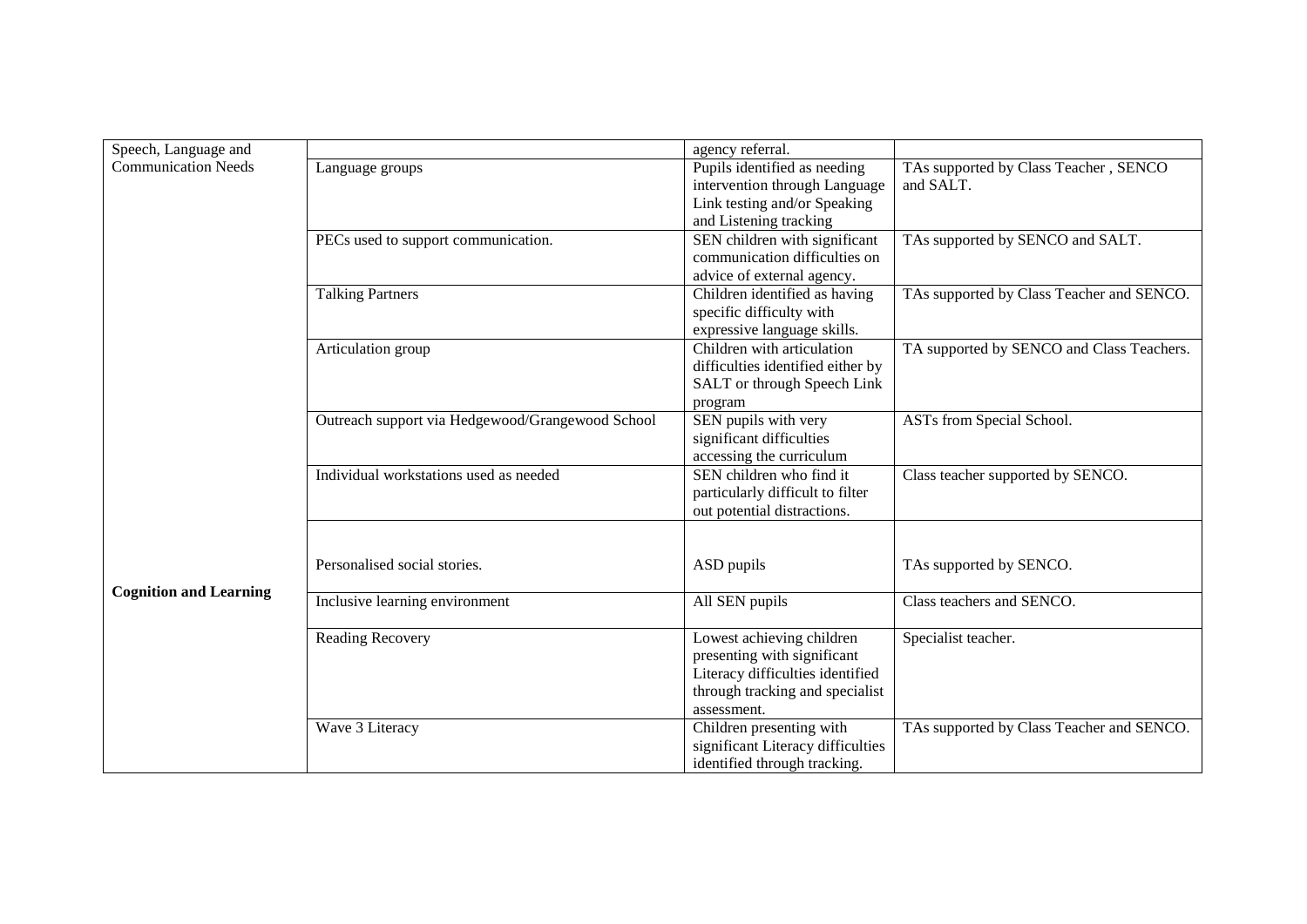|                         | <b>Boosting Reading Potential</b><br>RM Maths                                                                                                                                                                                  | Children just below average<br>attainment identified through<br>tracking<br>Children with weak<br>mathematical skills identified<br>through tracking | TA supported by Class Teacher/Reading<br>Recovery Teacher and SENCO.<br>Individual time on computer with some TA<br>support directed by Class Teacher. |
|-------------------------|--------------------------------------------------------------------------------------------------------------------------------------------------------------------------------------------------------------------------------|------------------------------------------------------------------------------------------------------------------------------------------------------|--------------------------------------------------------------------------------------------------------------------------------------------------------|
| Social, Mental and      | Writing and Maths Booster groups                                                                                                                                                                                               | Children currently targeted at<br>Level 2C in Year 2 or below<br>1B in Year 1                                                                        | Year 2 and Year 1 Class Teachers with TA<br>support.                                                                                                   |
| <b>Emotional Health</b> | Inclusive learning environment                                                                                                                                                                                                 | All SEN pupils                                                                                                                                       | Class teachers supported by SENCO.                                                                                                                     |
|                         | Behaviour and anti-bullying policies are<br>evaluated regularly with a focus on the impact<br>upon SEND pupils. The school's behaviour systems are<br>predominantly based on a positive approach.                              | All pupils, all SEN pupils                                                                                                                           | SENCO and all staff.                                                                                                                                   |
|                         | The school ethos values all pupils and their<br>diverse abilities are equally celebrated.                                                                                                                                      | All pupils, all SEN pupils                                                                                                                           | Whole school community.                                                                                                                                |
|                         | Risk assessments effectively ensure that action<br>All pupils, all SEN pupils<br>is taken to increase the safety and inclusion of all pupils<br>in all activities.                                                             |                                                                                                                                                      | Class teachers.                                                                                                                                        |
|                         | Support is offered and signposted to families in<br>order to reduce the impact of any disadvantage. Parents<br>are encouraged to use the Children's Centre and all the<br>services they offer e.g. Positive Parenting courses. | Pupil Premium children,<br>children with<br>social/behavioural difficulties                                                                          | Class teachers, SENCO and Head Teacher.                                                                                                                |
|                         | Behaviour management systems in school are<br>based upon encouraging pupils to make positive<br>decisions about behavioural choices.                                                                                           | All pupils including those with<br><b>SEN</b>                                                                                                        | Whole school community                                                                                                                                 |
|                         | The school provides effective pastoral care for all its<br>pupils and is judged to be supportive of their needs by the<br>pupils themselves.                                                                                   | All pupils including those with<br><b>SEN</b>                                                                                                        | All staff.                                                                                                                                             |
|                         | Access to information and support is provided<br>within school for social, mental and emotional needs.                                                                                                                         | Pupils with social, mental and<br>emotional needs.                                                                                                   | SENCO.                                                                                                                                                 |
|                         | External support is sought (EP, CFACS) and any advice<br>implemented to support individual pupils' needs.<br>Behaviour IEPs are used where necessary.                                                                          | Pupils with significant social,<br>mental and emotional needs.                                                                                       | Class teachers supported by SENCO, EP.                                                                                                                 |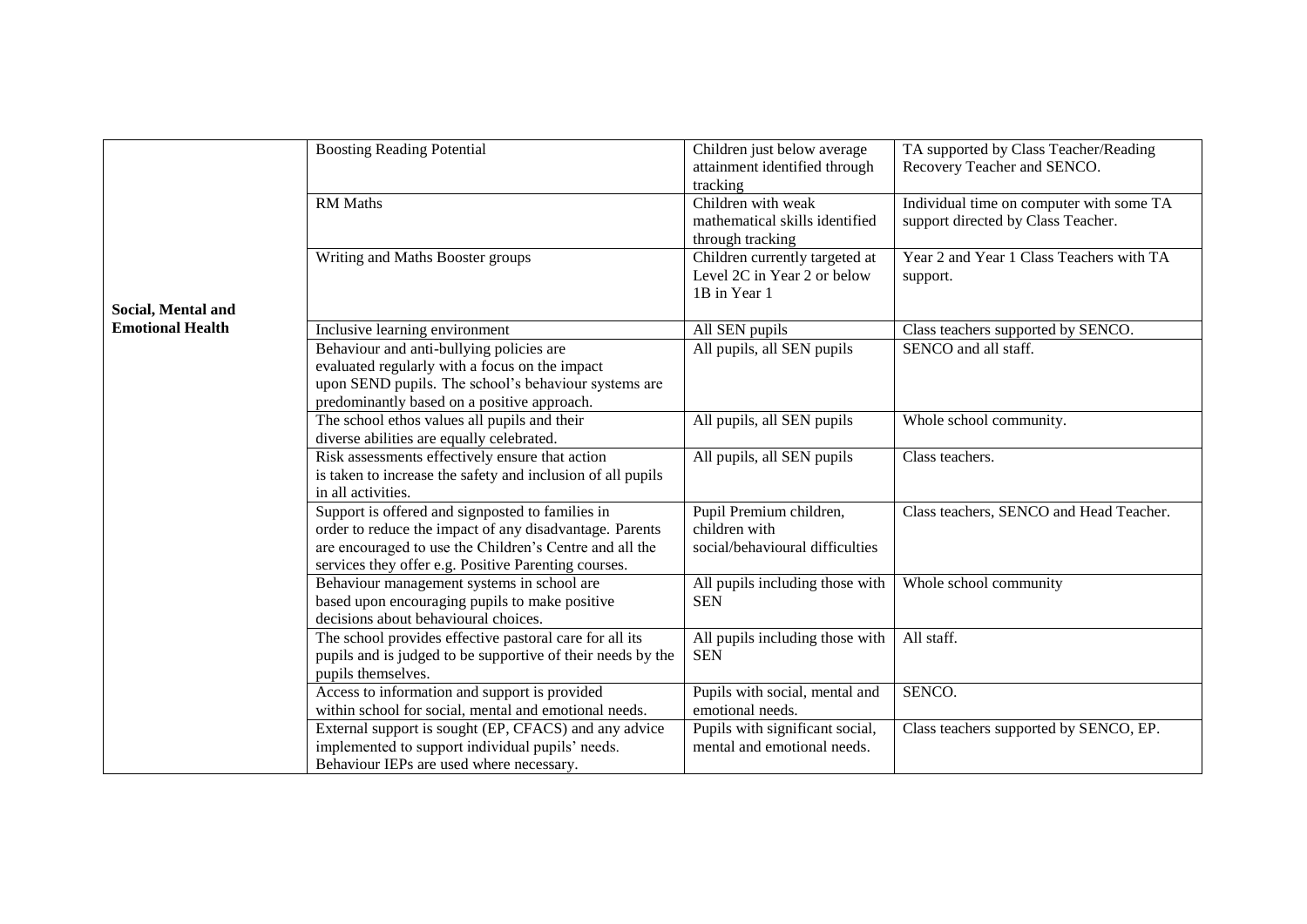|                             | Personalised social stories.                                               | Pupils having significant                     | Learning Mentors and TAs supported by<br><b>SENCO</b> |
|-----------------------------|----------------------------------------------------------------------------|-----------------------------------------------|-------------------------------------------------------|
|                             |                                                                            | difficulty                                    |                                                       |
|                             | Pupil voice mechanisms e.g. School Council encourage a                     | All pupils including those with               | Head Teacher, with feedback to Class                  |
|                             | greater level of involvement.                                              | <b>SEN</b>                                    | Teachers                                              |
|                             | SEAL development is central to all teaching and<br>learning within school. | All pupils including those with<br><b>SEN</b> | <b>Class Teachers</b>                                 |
|                             |                                                                            |                                               |                                                       |
|                             | The school uses systems e.g. buddies to try their best to                  | All pupils including those with               | PSHE Co-ordinator and all Class Teachers              |
|                             | ensure that peer friendships are maintained and no pupil                   | <b>SEN</b>                                    |                                                       |
|                             | feels isolated. Use of Friendship Bench at playtime.                       |                                               |                                                       |
|                             | Outdoor learning offers a different approach to                            | All pupils including those with               | Class teachers supported by TAs.                      |
|                             | the curriculum, which supports children with                               | <b>SEN</b>                                    | <b>Outdoor Learning Co-ordinator</b>                  |
|                             | social, emotional and behavioural needs.                                   |                                               |                                                       |
|                             | PALs group                                                                 | Children who need to develop                  | TA supported by SENCO and Class Teacher               |
|                             |                                                                            | very basic social skills in FS<br>or Y1       |                                                       |
|                             |                                                                            |                                               |                                                       |
|                             | Attention Hillingdon (Special Time)                                        | Children with significant                     | <b>Foundation Stage Staff</b>                         |
|                             |                                                                            | difficulties with attention and               |                                                       |
|                             |                                                                            | focus in Nursery and                          |                                                       |
|                             |                                                                            | Reception, possibly with                      |                                                       |
|                             |                                                                            | external agency support                       |                                                       |
|                             | Seasons for Growth                                                         | Pupils who have experienced                   | Seasons For Growth Coordinator.                       |
|                             |                                                                            | loss                                          |                                                       |
| <b>Sensory and Physical</b> | Inclusive learning environment                                             | All SEN pupils                                | Class teachers supported by SENCO.                    |
|                             | Advice and guidance is sought and implemented                              | Children with significant                     | Class teachers supported by Occupational              |
|                             | from the LA Inclusion team to ensure that                                  | sensory/physical difficulties                 | Therapist/Physiotherapist                             |
|                             | barriers to success are reduced or removed.                                |                                               |                                                       |
|                             | Specialist assessment and Occupational Therapy and                         | Children for whom school                      | OT's, Physiotherapists                                |
|                             | Physiotherapy via Local Authority. Integrated OT and                       | intervention is not impacting                 | TAs delivering specific programmes of work            |
|                             | SALT programmes.                                                           | enough upon their rate of                     | provided by external agencies.                        |
|                             |                                                                            | progress and who need                         |                                                       |
|                             |                                                                            | specialist                                    |                                                       |
|                             |                                                                            | assessment/intervention.                      |                                                       |
|                             | Sensory aids and resources to support learning in the                      | Identified pupils                             | <b>SENCO</b>                                          |
|                             | classroom e.g. move 'n' sit cushions, writing slopes etc.                  |                                               |                                                       |
|                             |                                                                            |                                               |                                                       |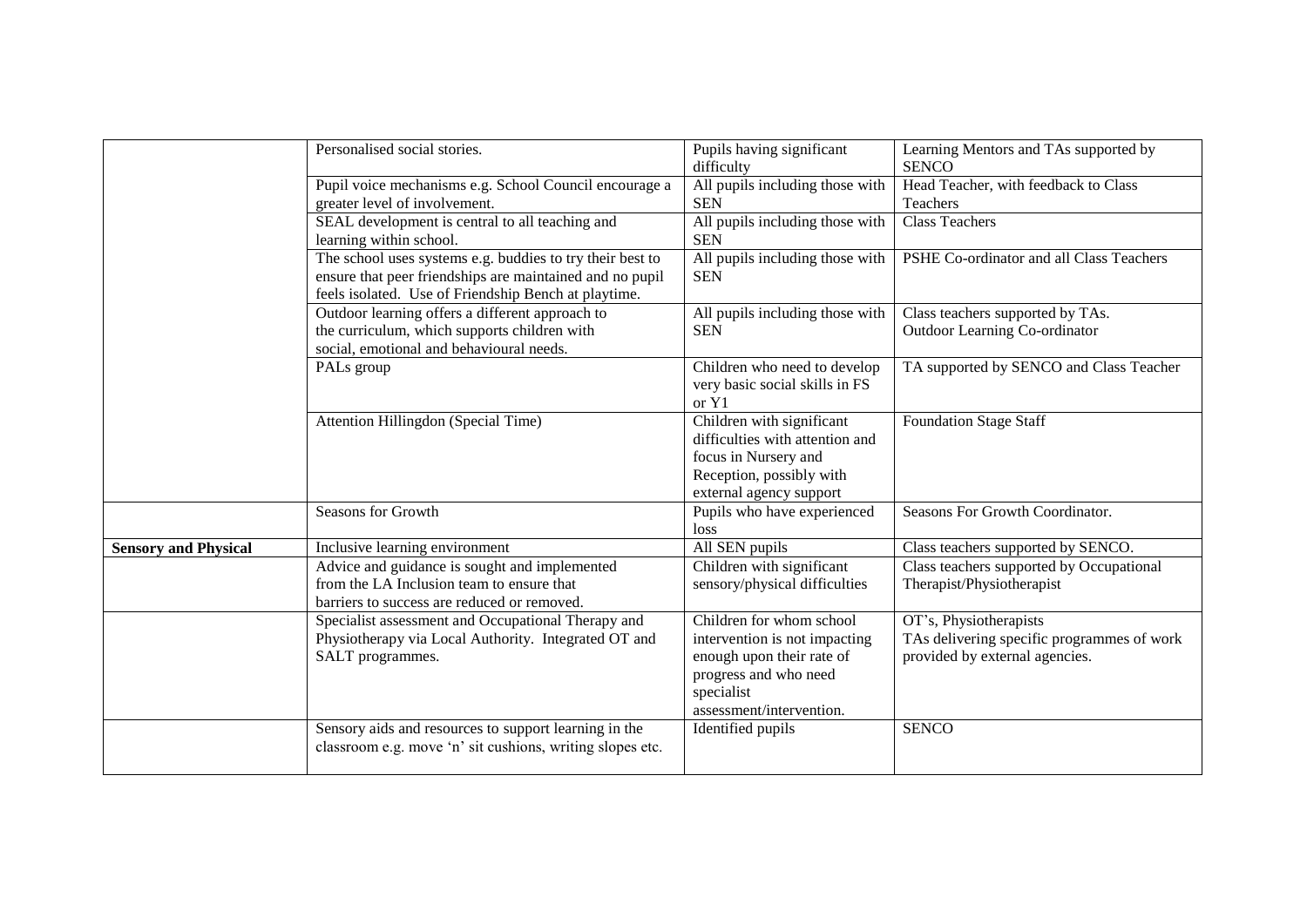| <b>EAL/SEN</b> | Monitoring of pupil performance.                        | All EAL pupils identified as    | SENCO and EAL Co-ordinator           |
|----------------|---------------------------------------------------------|---------------------------------|--------------------------------------|
|                |                                                         | also being SEND                 |                                      |
|                | Language skills monitored and progress tracked          | All EAL pupils bar those        | Class Teacher and EAL                |
|                | formatively and reported to EAL Co-ordinator on a       | whose use of English is         | Co-ordinator                         |
|                | termly basis.                                           | indistinguishable from a native |                                      |
|                |                                                         | speaker including all           |                                      |
|                |                                                         | EAL/SEN pupils                  |                                      |
|                |                                                         |                                 |                                      |
|                | Language groups                                         | Children with EAL identified    | TA supported by SENCO                |
|                |                                                         | by Language Link who may        |                                      |
|                |                                                         | have SEN.                       |                                      |
|                | Small group Speaking and Listening groups               | EAL pupils at early stages of   | TA supported by Class Teachers and   |
|                |                                                         | English acquisition             | <b>SENCO</b>                         |
|                | Grammar groups                                          | EAL pupils struggling to        | TA supported by Class Teachers and   |
|                |                                                         | consolidate aspects of English  | <b>SENCO</b>                         |
|                |                                                         | grammar.                        |                                      |
|                | Differentiated planning, teaching and opportunities for | All pupils including pupils     | Class Teacher, Subject Co-ordinators |
|                | learning in all subjects                                | with EAL/SEN                    |                                      |
|                | <b>Better Reading Partnership</b>                       | Children with comprehension     | TA supported by Class Teacher and    |
|                |                                                         | difficulties                    | <b>Inclusion Manager</b>             |
|                | Pre-teach session or provide additional consolidation   | EAL pupils at early stages of   | TA, Class Teacher                    |
|                |                                                         | language acquisition            |                                      |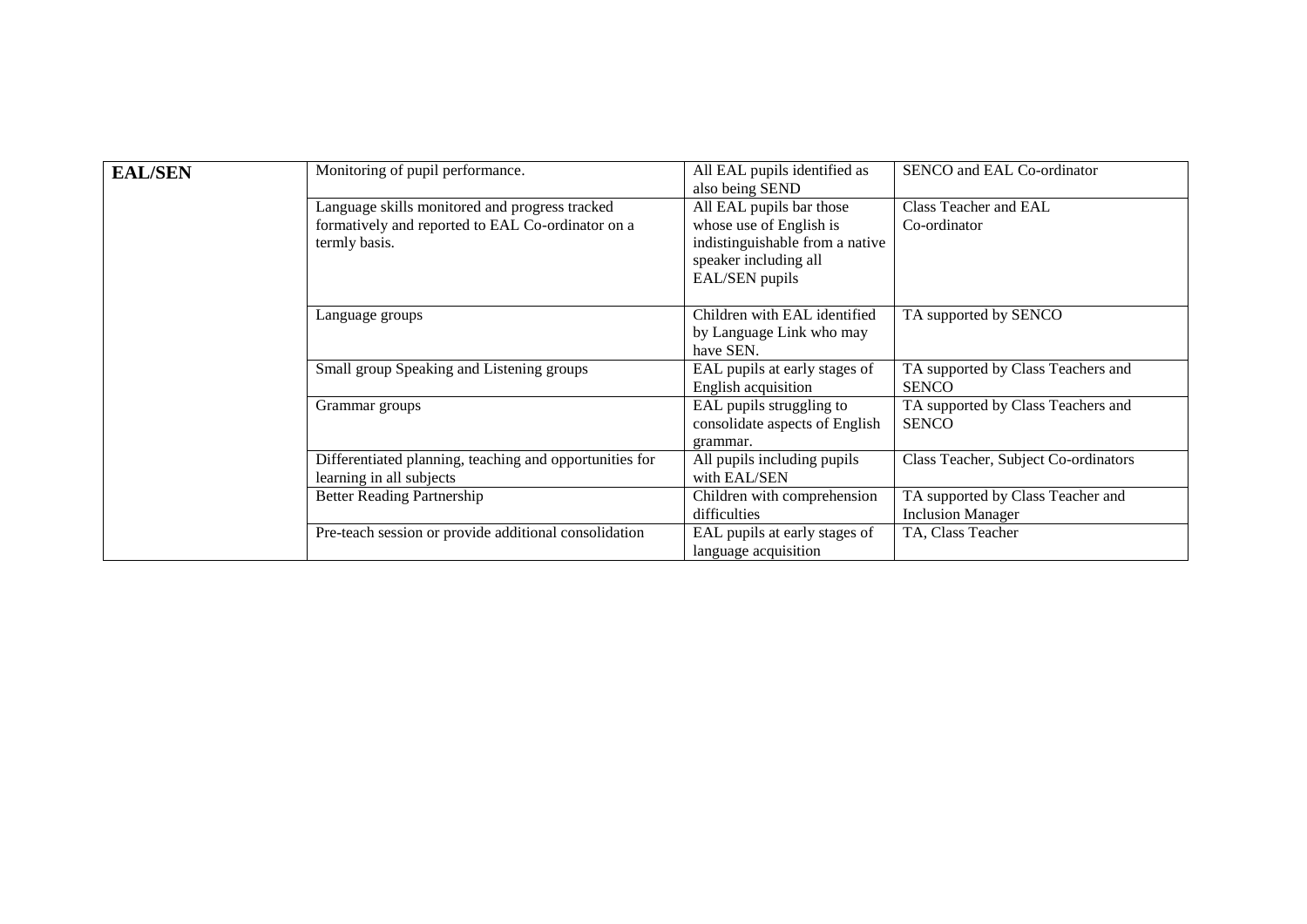## **FREQUENTLY ASKED QUESTIONS:**

| <b>School Based Information</b>                                                                                                                 | Staff                                       | Summary of Responsibilities                                                                                                                                                                                                                                                                                                                                                                                                                                                                                                                                                                                                                                                                                                                                                                                                                                                                                                                                                                                                                                                                                                                                                                                                                      |
|-------------------------------------------------------------------------------------------------------------------------------------------------|---------------------------------------------|--------------------------------------------------------------------------------------------------------------------------------------------------------------------------------------------------------------------------------------------------------------------------------------------------------------------------------------------------------------------------------------------------------------------------------------------------------------------------------------------------------------------------------------------------------------------------------------------------------------------------------------------------------------------------------------------------------------------------------------------------------------------------------------------------------------------------------------------------------------------------------------------------------------------------------------------------------------------------------------------------------------------------------------------------------------------------------------------------------------------------------------------------------------------------------------------------------------------------------------------------|
| Who are the best people to talk to in<br>this school about my child's<br>difficulties with learning/ Special<br><b>Educational Needs (SEN)?</b> | The Inclusion Manager/Senco,<br>Mrs. Cheema | They are responsible for:<br>Coordinating all the support for children with special educational needs (SEN) and developing the<br>school's SEN Policy to make sure all children get a consistent, high quality response to meeting their<br>needs in school.<br>Ensuring that you are:<br>$\bullet$<br>involved in supporting your child's learning<br>kept informed about the support your child is getting<br>involved in reviewing how they are doing<br>part of planning ahead for them.<br>Liaising with all the other people who may be coming into school to help support your child's<br>$\bullet$<br>learning e.g. Speech and Language Therapy, Educational Psychology etc<br>Updating the school's SEN register (a system for ensuring all the SEN needs of pupils in this school<br>$\bullet$<br>are known) and making sure that there are excellent records of your child's progress and needs.<br>Providing specialist support for teachers and support staff in the school so they can help your child<br>$\bullet$<br>(and other pupils with SEN in the school) achieve the best possible progress in school.<br>Ensuring that the Governing Body is kept up to date about any issues in the school relating to SEN.<br>$\bullet$ |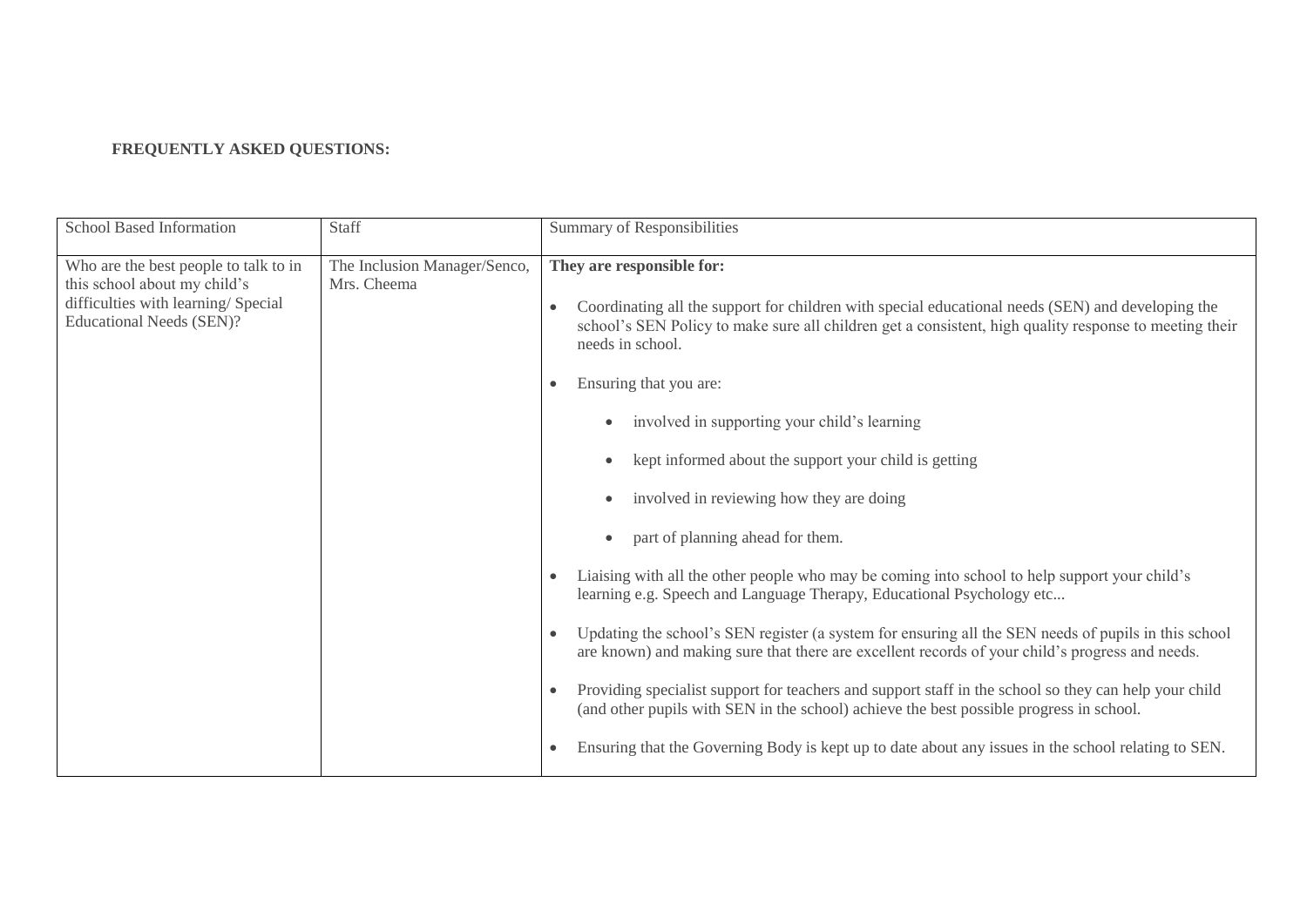| Class teachers | They are responsible for:<br>Monitoring the progress of your child and identifying, planning and delivering any additional help<br>your child may need (this could be things like targeted work, additional support) and letting the<br>SENCO know as necessary. |
|----------------|------------------------------------------------------------------------------------------------------------------------------------------------------------------------------------------------------------------------------------------------------------------|
|                | Ensuring that the school's SEN, Inclusion and Teaching and Learning Policies are followed in their<br>classroom, and for all the pupils they teach with any SEN<br>Providing high quality teaching and personalised learning for individual pupils with SEN.     |

## **HOW COULD MY CHILD GET HELP IN SCHOOL? :**

**Children in school will get support that is specific to their individual needs. This may be all provided by the class teacher or may involve:** 

- **Other staff in the school**
- **Staff who will visit the school from the Local Authority e.g. Sensory Service (for students with a hearing or visual need)**
- **Staff who visit from outside agencies such as the Speech and Language therapy (SALT) Service, Educational Psychology Service.**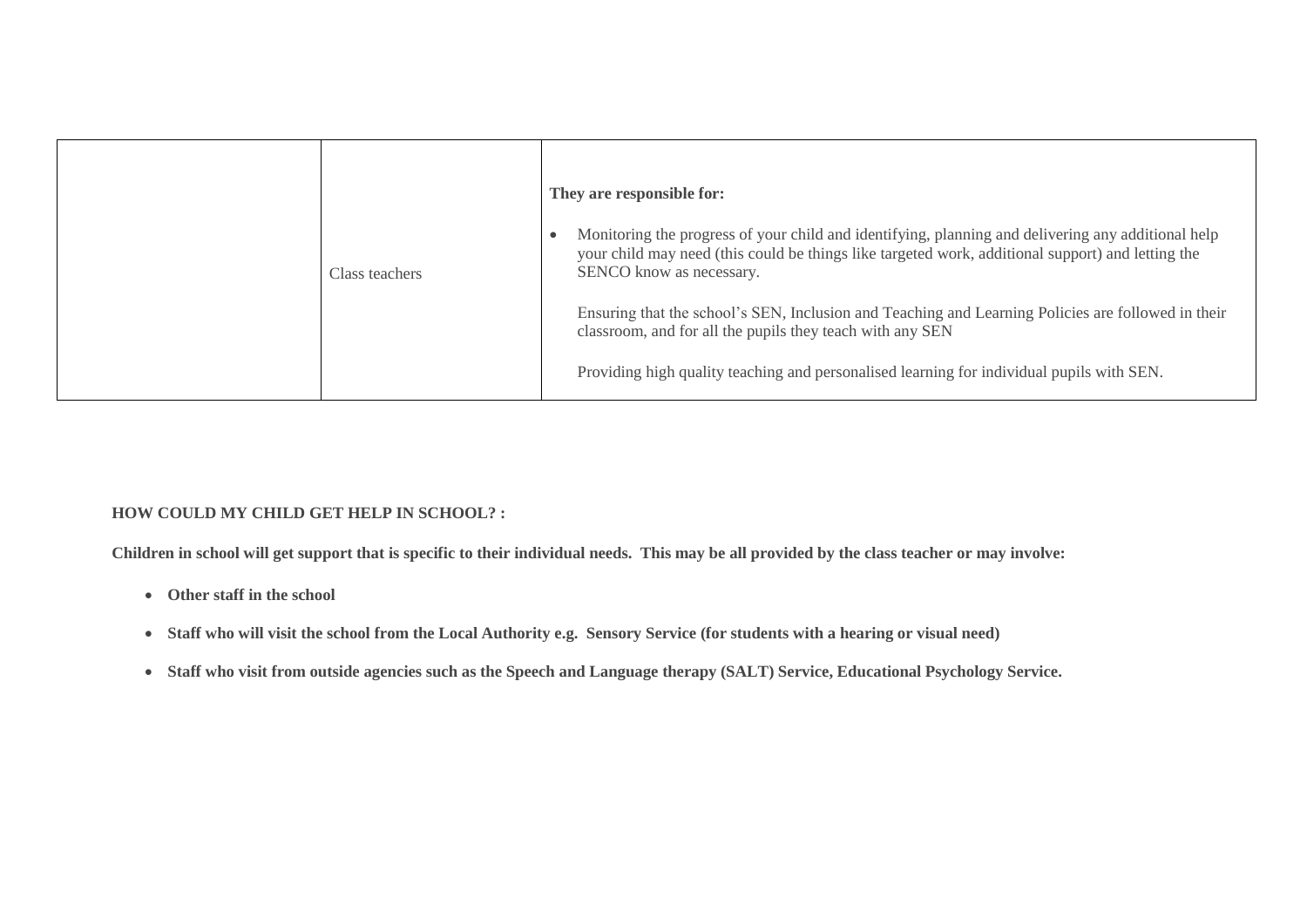|                                                                                               | <b>Types of support provided</b>                                                                                                                                                                            | What would this mean for your child?                                                                                                                                                                                                                                                                                                                                                                                         | Who can get this kind of<br>support?                                                                                                                                                                                                                                                                                                                                                                                                                                                                                                                                                                                                                             |                                                                                                     |
|-----------------------------------------------------------------------------------------------|-------------------------------------------------------------------------------------------------------------------------------------------------------------------------------------------------------------|------------------------------------------------------------------------------------------------------------------------------------------------------------------------------------------------------------------------------------------------------------------------------------------------------------------------------------------------------------------------------------------------------------------------------|------------------------------------------------------------------------------------------------------------------------------------------------------------------------------------------------------------------------------------------------------------------------------------------------------------------------------------------------------------------------------------------------------------------------------------------------------------------------------------------------------------------------------------------------------------------------------------------------------------------------------------------------------------------|-----------------------------------------------------------------------------------------------------|
| What are the different types of support<br>available for children with SEN in this<br>school? |                                                                                                                                                                                                             | Class teacher input via excellent<br>targeted classroom teaching also known<br>as Quality First Teaching.                                                                                                                                                                                                                                                                                                                    | Ensuring that the teacher has the highest possible<br>$\bullet$<br>expectations for your child and all pupils in their class.<br>Ensuring that all teaching is based on building on what your<br>child already knows, can do and can understand, using the<br>accelerated learning phases.<br>Putting in place different ways of teaching so that your child<br>is fully involved in learning in class. This may involve things<br>like using more kinaesthetic learning and personalised<br>teaching and learning approaches.<br>Putting in place specific strategies (which may be suggested<br>by the SENCO or outside staff) to support your child to learn. | All children in school<br>should be getting this as a<br>part of outstanding<br>classroom practice. |
|                                                                                               | Specific group work within a smaller<br>group of children. This group may be<br>Run in the classroom or outside.<br>$\bullet$<br>Run by a teacher who has had<br>$\bullet$<br>training to run these groups. | Your child's teacher will have carefully checked on your<br>$\bullet$<br>child's progress and will have decided that your child has<br>gaps in their understanding/learning and needs some extra<br>support to help them make the best possible progress.<br>A Higher Level Teaching Assistant/Teaching<br>Assistant/teacher or outside professional (like a Speech and<br>Language Therapist) may run small group sessions. | Any child who has<br>specific gaps in their<br>understanding of a<br>subject/area of learning.<br>Children identified by<br>their teacher as needing<br>some extra support in<br>school. Will be on SEND<br>Register if group run by<br>outside professional or if<br>their difficulty is                                                                                                                                                                                                                                                                                                                                                                        |                                                                                                     |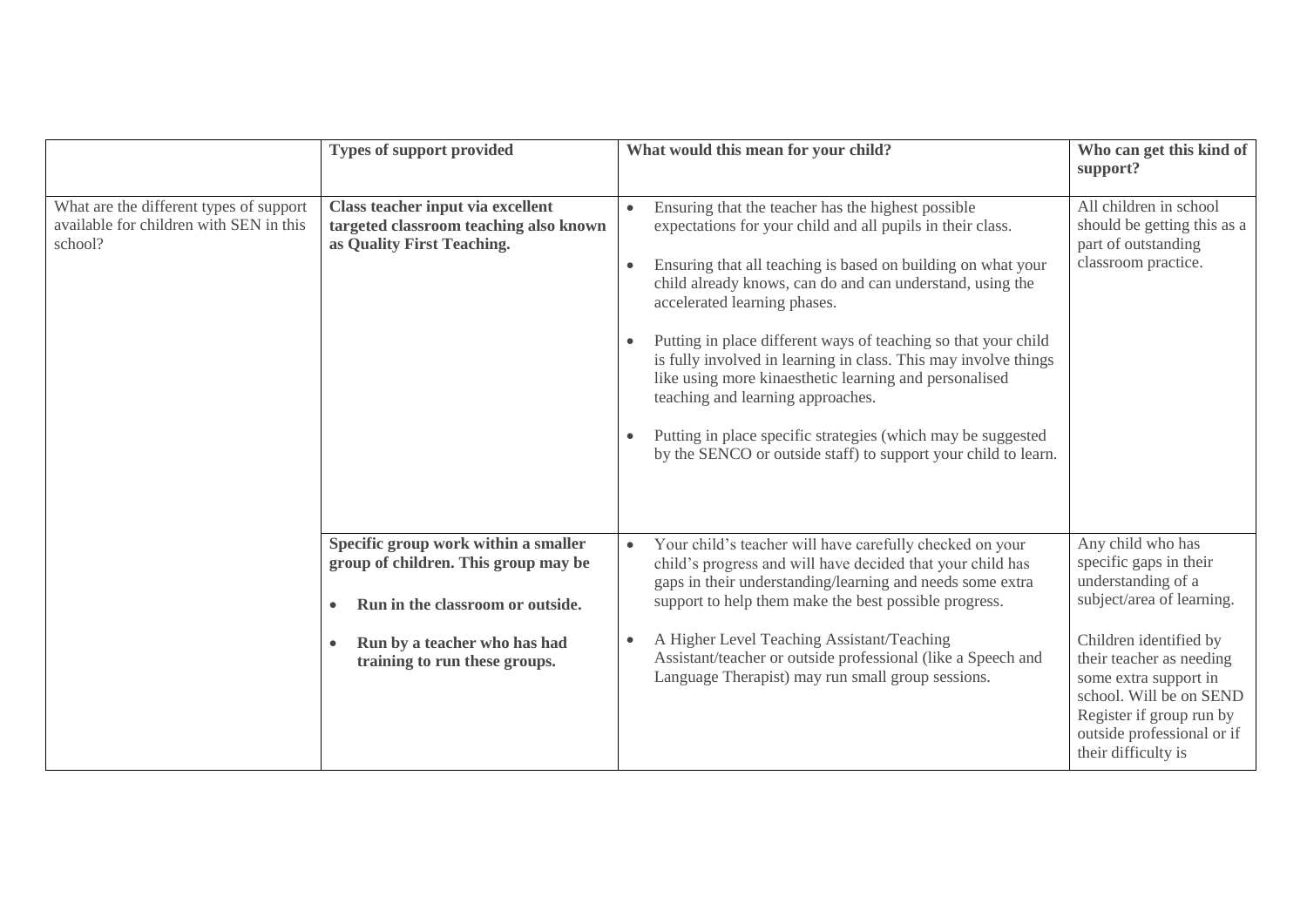|                                                                                                                                                                                                                                                                          |                                                                                                                                                                                                                                                                                                                                                                                                                                                                                                                                                                                                                                                                                                                                                                                   | significant.                                                                                                                               |
|--------------------------------------------------------------------------------------------------------------------------------------------------------------------------------------------------------------------------------------------------------------------------|-----------------------------------------------------------------------------------------------------------------------------------------------------------------------------------------------------------------------------------------------------------------------------------------------------------------------------------------------------------------------------------------------------------------------------------------------------------------------------------------------------------------------------------------------------------------------------------------------------------------------------------------------------------------------------------------------------------------------------------------------------------------------------------|--------------------------------------------------------------------------------------------------------------------------------------------|
| Specific one to one work either in class or<br>on a withdrawal basis. May be<br>Run by a teacher/HLTA who<br>$\circ$<br>has had specific training in an<br>intervention<br>Run by a Teaching Assistant<br>$\circ$<br>who has had specific training<br>in an intervention | Reading Recovery Teacher, Teacher/HLTA trained in FFT<br>$\circ$<br>Wave 3 Literacy<br>TAs trained in FFT Wave 3 Literacy, Boosting Reading<br>$\circlearrowright$<br>Potential, Attention Hillingdon                                                                                                                                                                                                                                                                                                                                                                                                                                                                                                                                                                             | Children identified as<br>SEN according to<br>guidelines set out in Code<br>of Practice.                                                   |
| Specialist groups run by or in<br>partnership with outside agencies e.g.<br><b>Speech and Language therapy or</b><br><b>Occupational therapy groups</b><br><b>AND/OR Individual support</b>                                                                              | Your child will have been identified by the class<br>$\bullet$<br>teacher/SENCO (or you will have raised your worries) as<br>needing more specialist input instead of or in addition to<br>outstanding class room teaching and intervention groups.<br>You will be asked to come to a meeting to discuss your<br>child's progress and help plan possible ways forward.<br>You may be asked to give your permission for the school to<br>$\bullet$<br>refer your child to a specialist professional e.g. a Speech and<br>Language Therapist or Educational Psychologist. This will<br>help the school and yourself understand your child's<br>particular needs better and be able to support them better in<br>school.<br>The specialist professional will work with your child to | Children with specific<br>barriers to learning that<br>cannot be overcome<br>through Quality First<br>Teaching and<br>intervention groups. |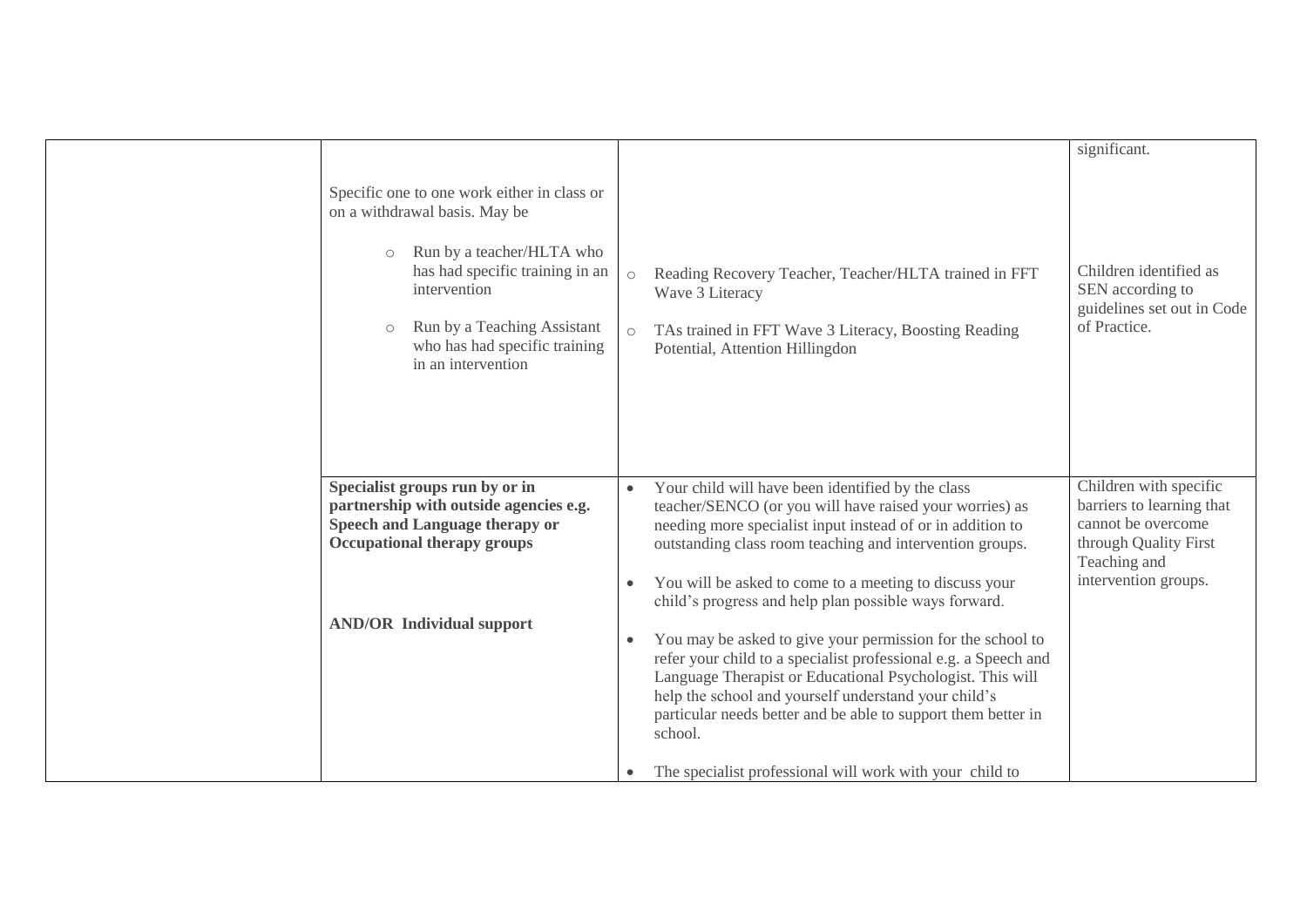| Children identified by the class<br>teacher/SENCO as needing some extra<br>specialist support in school from a<br>professional outside the school. This may<br>be from:<br>Sensory Service (for students<br>with a hearing or visual need)<br>Outside agencies such as the<br>Speech and Language therapy<br>(SALT) Service, Educational<br>Psychologist, Occupational<br>Therapy Service | understand their needs and make recommendations, which<br>may include:<br>Making changes to the way your child is supported in<br>$\circ$<br>class e.g. some individual support or changing some<br>aspects of teaching to support them better<br>Support to set better targets which will include their<br>$\circlearrowright$<br>specific expertise for teachers to implement<br>A group run by school staff under the guidance of the<br>$\circ$<br>outside professional e.g. a social skills group or<br>sensory circuit<br>A group or individual work with outside professional<br>$\circ$<br>The school may suggest that your child needs some<br>agreed individual support in school. They will tell you<br>how the support will be used and what strategies will be<br>put in place. |                                                                                                            |
|-------------------------------------------------------------------------------------------------------------------------------------------------------------------------------------------------------------------------------------------------------------------------------------------------------------------------------------------------------------------------------------------|----------------------------------------------------------------------------------------------------------------------------------------------------------------------------------------------------------------------------------------------------------------------------------------------------------------------------------------------------------------------------------------------------------------------------------------------------------------------------------------------------------------------------------------------------------------------------------------------------------------------------------------------------------------------------------------------------------------------------------------------------------------------------------------------|------------------------------------------------------------------------------------------------------------|
| <b>Specified Individual support for your</b><br>child                                                                                                                                                                                                                                                                                                                                     | The school (or you) can request that the Local Authority<br>carry out a statutory assessment of your child's needs.<br>This is a legal process and you can find more detail about<br>this in the Code of Practice or London Borough of<br>Hillingdon website.<br>After the school have sent in the request to the Local                                                                                                                                                                                                                                                                                                                                                                                                                                                                      | Children whose learning<br>needs are:<br>Severe, complex and<br>$\bullet$<br>lifelong<br>Need more than 20 |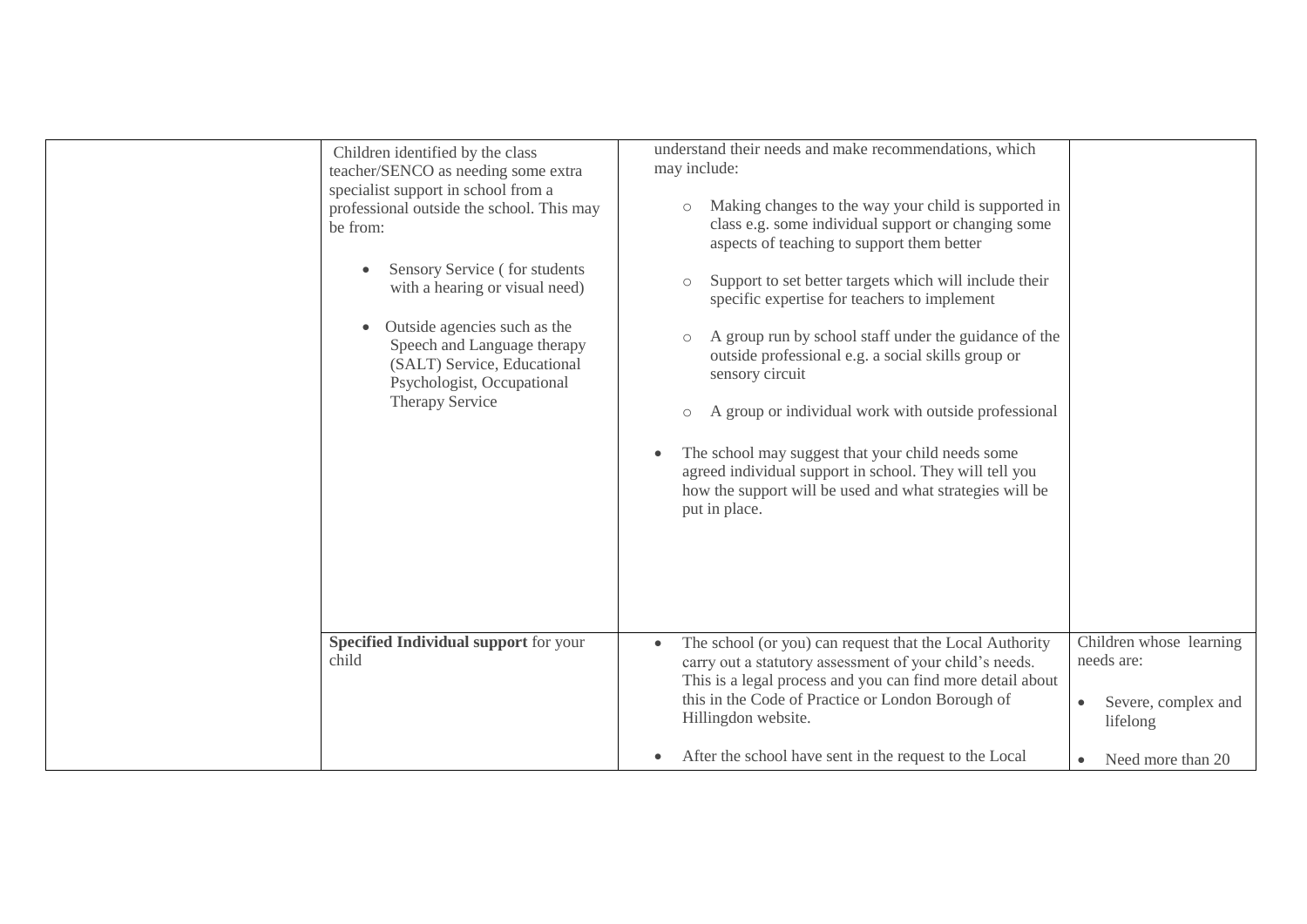| This is usually provided via an<br><b>Education, Health and Care Plan (EHC).</b><br>This means your child will have been<br>identified by the class teacher/SENCO as<br>needing a particularly high level of<br>individual or small group teaching<br>(more than 20 hours a week), which<br>cannot be provided from the budget<br>available to the school. | Authority (with a lot of information about your child,<br>including some from you), they will decide whether they<br>think your child's needs (as described in the paperwork<br>provided), seem complex enough to need a statutory<br>assessment. If this is the case they will ask you and all<br>professionals involved with your child to write a report<br>outlining your child's needs. If they do not think your<br>child needs this, they will ask the school to continue with<br>the current level of support under the single category of<br>SEN.                                                                                                                                                                                                                                                                                                                                                                                                 | hours of support in<br>school |
|------------------------------------------------------------------------------------------------------------------------------------------------------------------------------------------------------------------------------------------------------------------------------------------------------------------------------------------------------------|------------------------------------------------------------------------------------------------------------------------------------------------------------------------------------------------------------------------------------------------------------------------------------------------------------------------------------------------------------------------------------------------------------------------------------------------------------------------------------------------------------------------------------------------------------------------------------------------------------------------------------------------------------------------------------------------------------------------------------------------------------------------------------------------------------------------------------------------------------------------------------------------------------------------------------------------------------|-------------------------------|
| Usually your child will also need<br>specialist support in school from a<br>professional outside the school. This may<br>be from:<br>Sensory Service (for students<br>with a hearing or visual need) or<br>outreach from a local Special<br>School.<br>Outside agencies such as the<br>Speech and Language therapy<br>(SALT) Service.                      | After the reports have all been sent in the Local Authority<br>$\bullet$<br>will decide if your child's needs are severe, complex and<br>lifelong and that they need more support than school can<br>provide to achieve good progress. If this is the case they<br>will write an Educational Health Plan. If this is not the<br>case, they will ask the school to continue with the support<br>at the current level and also set up a meeting in school to<br>ensure a plan is in place to ensure your child makes as<br>much progress as possible.<br>The Educational Health Plan will outline the<br>$\bullet$<br>individual/small group support your child needs and what<br>strategies must be put in place. It will also have long and<br>short term goals for your child.<br>An additional adult may be used to support your child<br>$\bullet$<br>with whole class learning, run individual programmes or<br>run small groups including your child. |                               |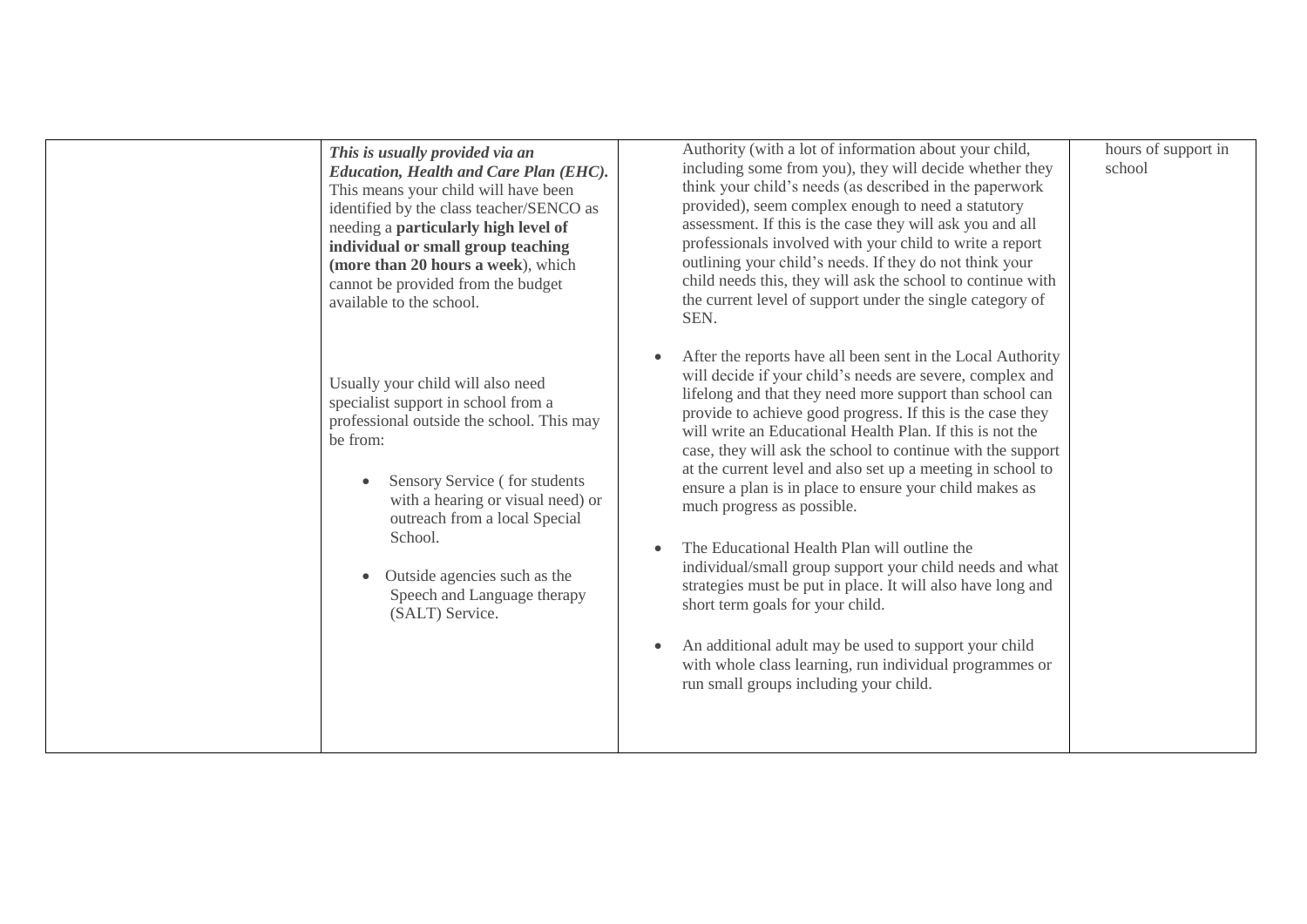| How can I let the school know I am<br>concerned about my child's progress in                         | If you have concerns about your child's progress you should speak to your child's Teacher, initially.<br>$\bullet$                                                                           |
|------------------------------------------------------------------------------------------------------|----------------------------------------------------------------------------------------------------------------------------------------------------------------------------------------------|
| school?                                                                                              | The concerns may need referring to the SENCO if your child is still not making progress.<br>$\bullet$                                                                                        |
|                                                                                                      | If you continue to feel that your child is still not making progress you should speak to the Head Teacher.<br>$\bullet$                                                                      |
| How will the school let me know if<br>they have any concerns about my<br>child's learning in school? | When a teacher or a parent has raised concerns about your child's progress, and targeted teaching has not met the child's needs, the<br>$\bullet$<br>teacher must raise this with the SENCO. |
|                                                                                                      | Increasingly intensive interventions will then be offered and progress carefully monitored.<br>$\bullet$                                                                                     |
|                                                                                                      | If your child is then identified as not making progress the school will set up a meeting to discuss this with you in more detail.<br>$\bullet$                                               |
|                                                                                                      | To listen to any concerns you may have too<br>$\bigcirc$                                                                                                                                     |
|                                                                                                      | To plan any additional support your child may receive<br>$\circ$                                                                                                                             |
|                                                                                                      | To discuss with you any referrals to outside professionals to support your child's learning<br>$\bigcirc$                                                                                    |
| How is extra support allocated to<br>children?                                                       | The school budget, received from Hillingdon LA, includes money for supporting children with SEN.<br>$\bullet$                                                                                |
|                                                                                                      | The Head Teacher decides on the budget for Special Educational Needs in consultation with the school governors, on the basis of<br>٠<br>needs in the school.                                 |
|                                                                                                      | The Head Teacher and the SENCO discuss all the information they have about SEN in the school, including<br>$\bullet$                                                                         |
|                                                                                                      | the children getting extra support already<br>$\bigcirc$                                                                                                                                     |
|                                                                                                      | the children needing extra support<br>$\circ$                                                                                                                                                |
|                                                                                                      | the children who have been identified as not making as much progress as would be expected.<br>$\bigcirc$                                                                                     |
|                                                                                                      |                                                                                                                                                                                              |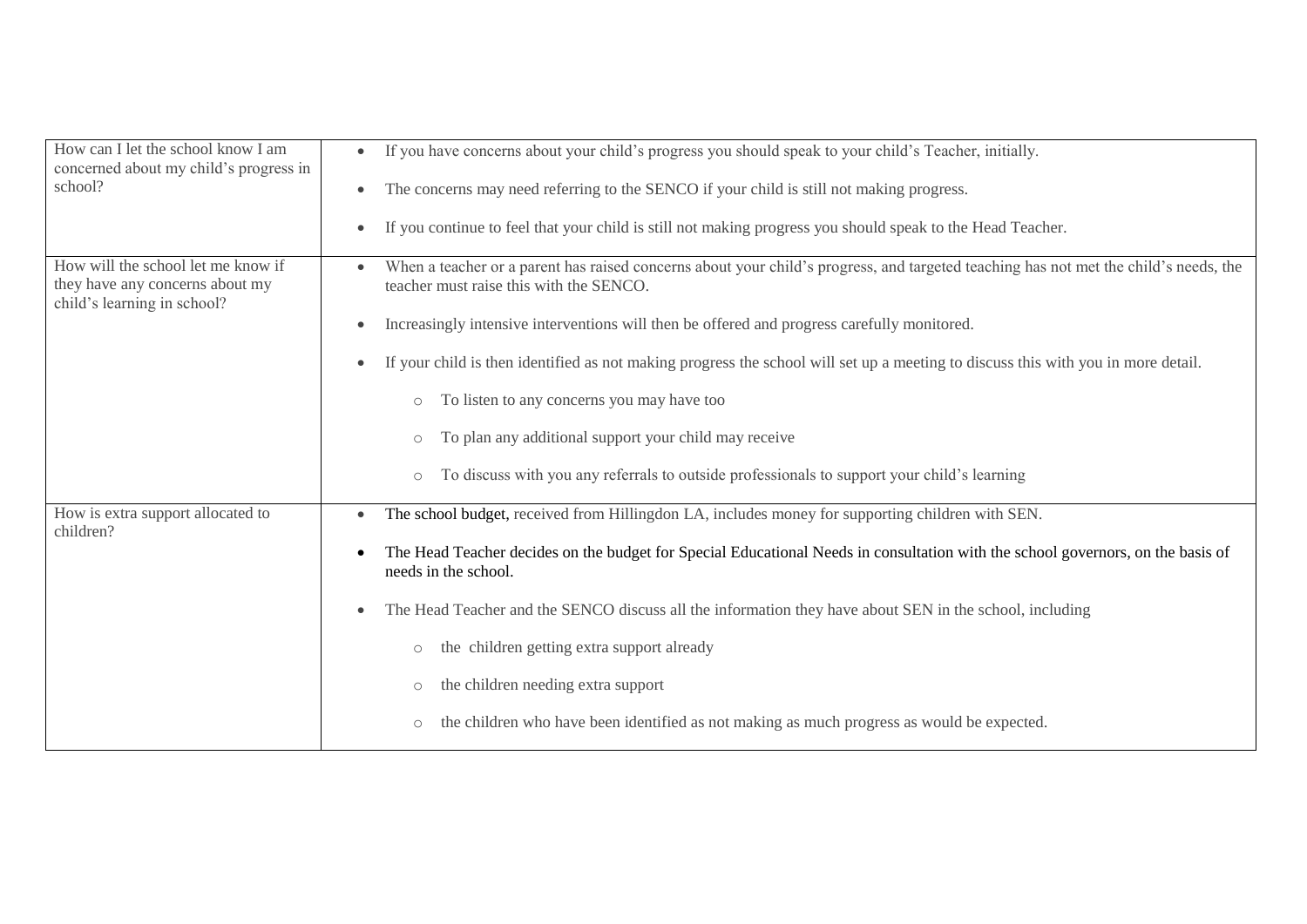| and decide what resources/training and support is needed.                                                                                      |
|------------------------------------------------------------------------------------------------------------------------------------------------|
| SEN Audit from staff completed every two years and focus of training decided from this. Resources reviewed regularly and<br>updated as needed. |

| Who are the other people providing services to<br>children with an SEN in this school? |                                                                               | Learning support teachers<br>$\bullet$                                                    |
|----------------------------------------------------------------------------------------|-------------------------------------------------------------------------------|-------------------------------------------------------------------------------------------|
|                                                                                        | A. Directly funded by                                                         | Learning mentors<br>$\bullet$                                                             |
|                                                                                        | the school                                                                    | <b>Teaching Assistants</b>                                                                |
|                                                                                        |                                                                               | 1:1 Learning Support Assistants for Statemented pupils                                    |
|                                                                                        |                                                                               | Higher Level TAs<br>$\bullet$                                                             |
|                                                                                        | Bought in by School<br>B.                                                     | <b>Educational Psychology Service</b><br>$\bullet$                                        |
|                                                                                        | Paid for centrally by the<br>C.<br>Local Authority but<br>delivered in school | Sensory Service for children with visual or hearing needs                                 |
|                                                                                        |                                                                               | Occupational Therapy support (provided by Health but paid for by the Local<br>Authority). |
|                                                                                        |                                                                               | Speech and Language Therapy (provided by Health but paid for by the Local<br>Authority).  |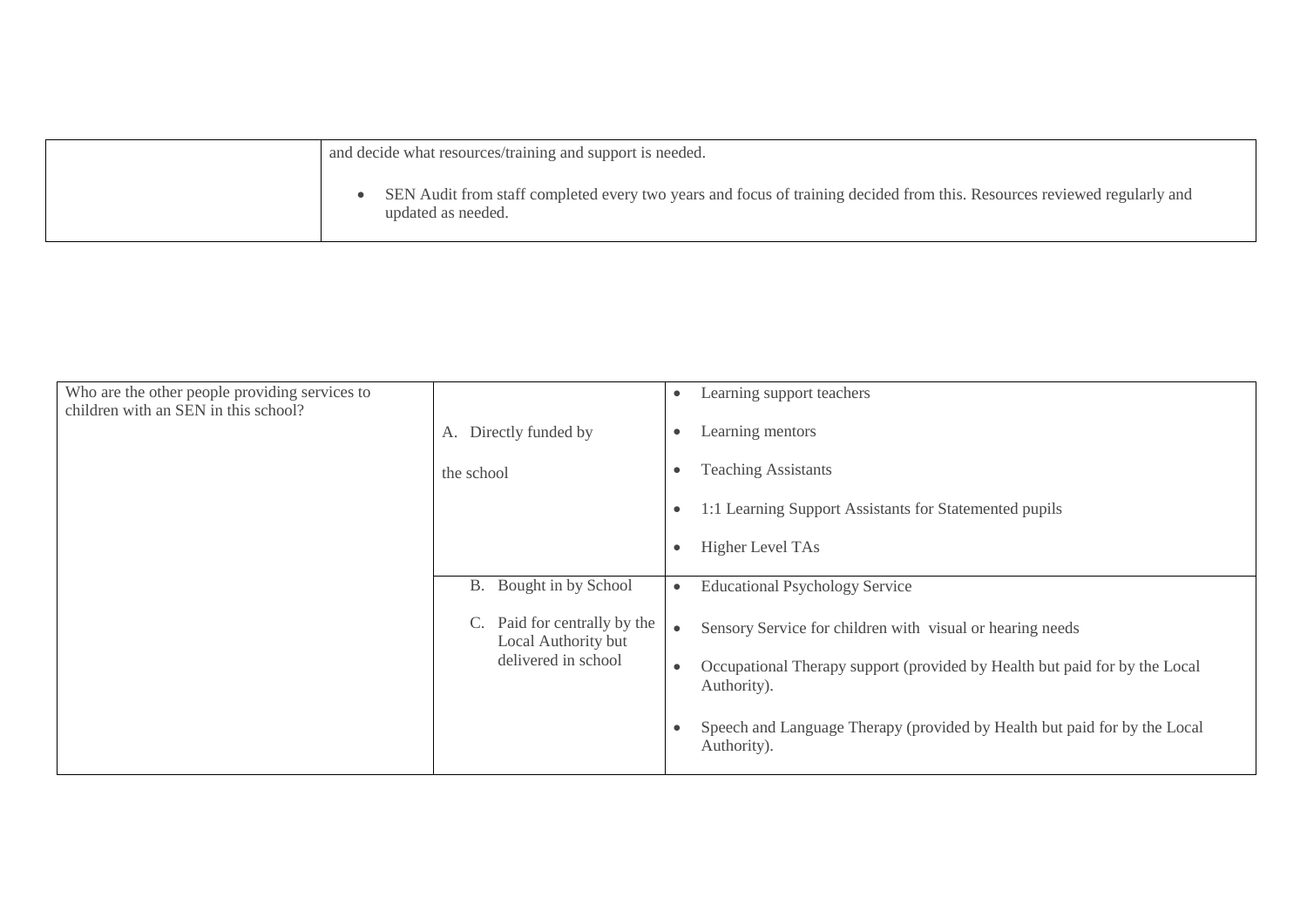|                                                                                                                  | B. Provided and paid for by the<br>School Nurse.<br>Health Service but delivered<br>in school<br>Occupational Therapy.<br>$\bullet$                                                                                                                                                                                                                                                                                                                                                                                |
|------------------------------------------------------------------------------------------------------------------|--------------------------------------------------------------------------------------------------------------------------------------------------------------------------------------------------------------------------------------------------------------------------------------------------------------------------------------------------------------------------------------------------------------------------------------------------------------------------------------------------------------------|
| How are the teachers in school supported to<br>work with children with an SEN and what<br>training do they have? | The SENCO's job is to support the teachers in planning for children with SEN.<br>The school has a training plan for all staff to improve the teaching and learning of children including those with SEN.<br>$\bullet$<br>This includes whole school information and training on SEN issues such as ASD, dyslexia etc.<br>Individual teachers and support staff attend training courses run by outside agencies that are relevant to the needs of<br>$\bullet$<br>specific children in their class e.g. from NASEN. |
| How will the teaching be adapted for my child<br>with learning needs (SEN)?                                      | Teachers plan lessons according to the specific needs of all children in their class, and will ensure that your child's needs<br>are met with personalised learning where appropriate.<br>Support staff will support with your child's learning in the classroom.<br>Specific resources and strategies will be used to support your child individually and/or in groups.<br>$\bullet$<br>Planning and teaching will be adapted on a daily basis if needed to meet your child's learning needs.                     |
| How will we measure the progress of your<br>child in school?                                                     | Your child's progress is continually monitored by his teachers.<br>$\bullet$<br>His progress is reviewed formally every term and a National Curriculum level is given for Reading, Writing and Maths.<br>$\bullet$<br>If your child is in Year 1 or Year 2 but not yet working within level 1, he will be assessed using another scale of levels<br>that assess attainment up to Level 1. The levels are called 'P levels which will be correlated into 'working towards Level<br>1 levels (WTC, WTB and WTA).     |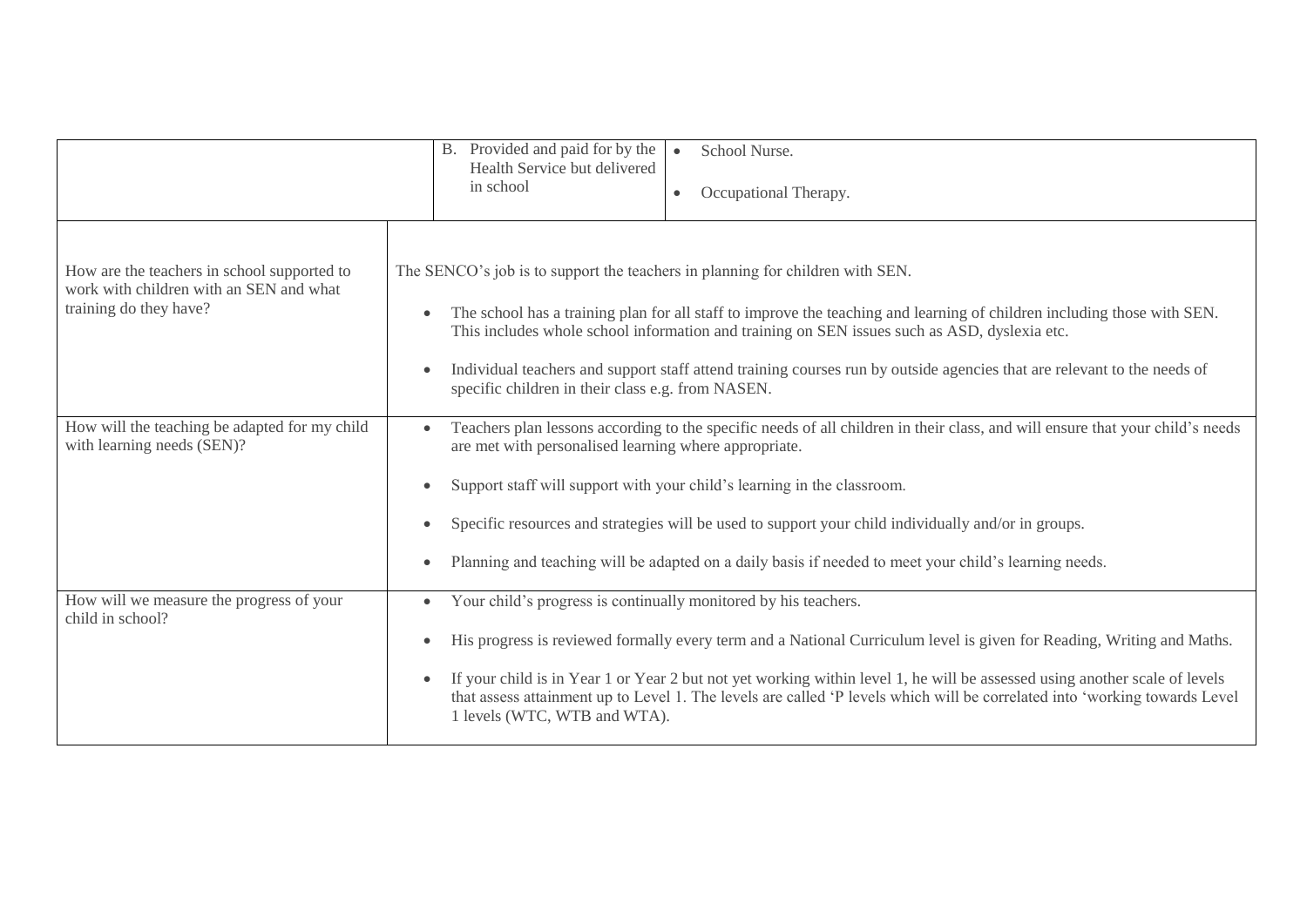|                                                                                                                         | At the end of Key Stage 1 the school is required to report English, Maths and Science National Curriculum levels for<br>your child. This is something the government requires all schools to do.<br>The progress of children with a statement of SEN/EHC Plan is formally reviewed at an Annual Review with all adults<br>involved with the child's education.<br>The SENCO will also check that your child is making good progress within any individual work and in any group that<br>$\bullet$<br>they take part in.                                                                                                                                                                                                                                                                                                             |
|-------------------------------------------------------------------------------------------------------------------------|-------------------------------------------------------------------------------------------------------------------------------------------------------------------------------------------------------------------------------------------------------------------------------------------------------------------------------------------------------------------------------------------------------------------------------------------------------------------------------------------------------------------------------------------------------------------------------------------------------------------------------------------------------------------------------------------------------------------------------------------------------------------------------------------------------------------------------------|
| What support do we have for you as a parent of<br>child with an SEN?                                                    | We would like you to talk to your child's teacher regularly so we know what they are doing at home and we can tell you<br>$\bullet$<br>about what we are doing in school. We hope this will make sure that we are doing similar things to support your child<br>both at home and school and can share what is working in both places.<br>The SENCO is available to meet with you to discuss your child's progress or any concerns/worries you may have.<br>$\bullet$<br>All information from outside professionals will be discussed with you directly, or where this is not possible, in a report.<br>$\bullet$<br>The SENCO will also arrange to meet with you to discuss any new assessments and ideas suggested by outside agencies<br>for your child.<br>Homework will be adjusted as needed to your child's individual needs. |
| How have we made Yeading Infant and<br>Nursery School accessible to children with<br>SEN? (Including school clubs etc.) | We ensure that equipment used is accessible to all children regardless of their needs.<br>$\bullet$<br>We ensure prioritised access to clubs.<br>Key words and literacy resources are used across the school to support learning.                                                                                                                                                                                                                                                                                                                                                                                                                                                                                                                                                                                                   |